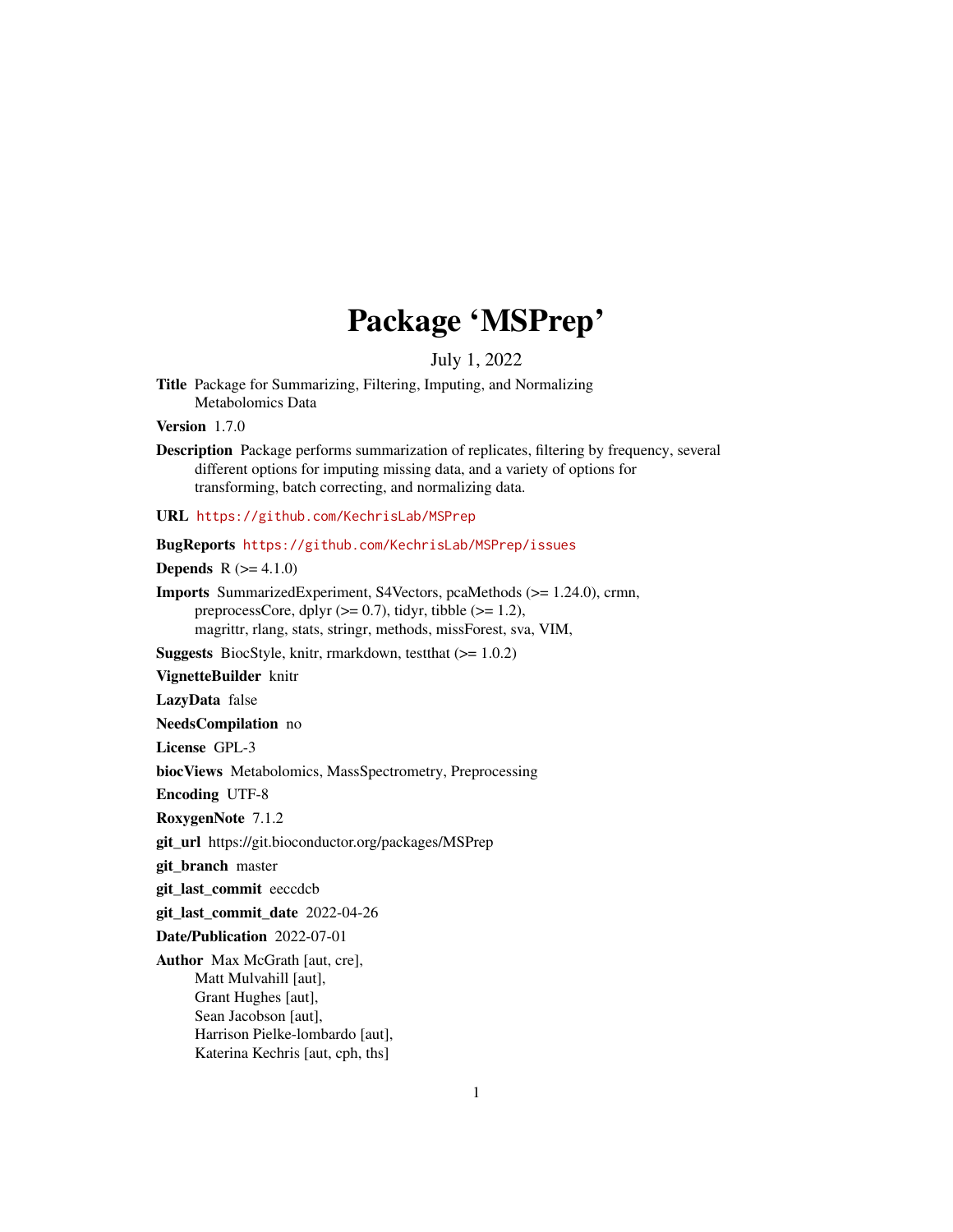<span id="page-1-0"></span>Maintainer Max McGrath <max.mcgrath@ucdenver.edu>

## R topics documented:

| Index |  |  |  |  |  |  |  |  |  |  |  |  |  |  |  |  |  |  |
|-------|--|--|--|--|--|--|--|--|--|--|--|--|--|--|--|--|--|--|
|       |  |  |  |  |  |  |  |  |  |  |  |  |  |  |  |  |  |  |

COPD\_131 *Example mass spectrometry dataset*

#### Description

Data contains LC-MS metabolite analysis for samples from 131 subjects with 3 technical replicates per subject. The first three columns indicate "Mass" (mass-to-charge ratio), "Retention.Time", and "Compound.Name" for the 662 unique metabolites observed in the samples. The remaining columns indicate abundance for each of the 662 mass/retention-time combination for each subject/replicate combination.

#### Usage

data(COPD\_131)

#### Format

Data frame containing 662 observations of 396 samples

Mass Mass-to-charge ratio

Retention.Time Retention-time

Compound.Name Compound name for each mass/retention time combination

X10062C\_1 The remaining columns indicate metabolite abundances found in each Subject/Replicate combination. Each column begins with an 'X', followed by the subject ID, and then the replicate  $(1, 2, \text{or } 3)$ , each separated by  $\cdot$ .

#### Source

[https://www.metabolomicsworkbench.org/data/DRCCMetadata.php?Mode=Project&Project](https://www.metabolomicsworkbench.org/data/DRCCMetadata.php?Mode=Project&ProjectID=PR000438)ID= [PR000438](https://www.metabolomicsworkbench.org/data/DRCCMetadata.php?Mode=Project&ProjectID=PR000438)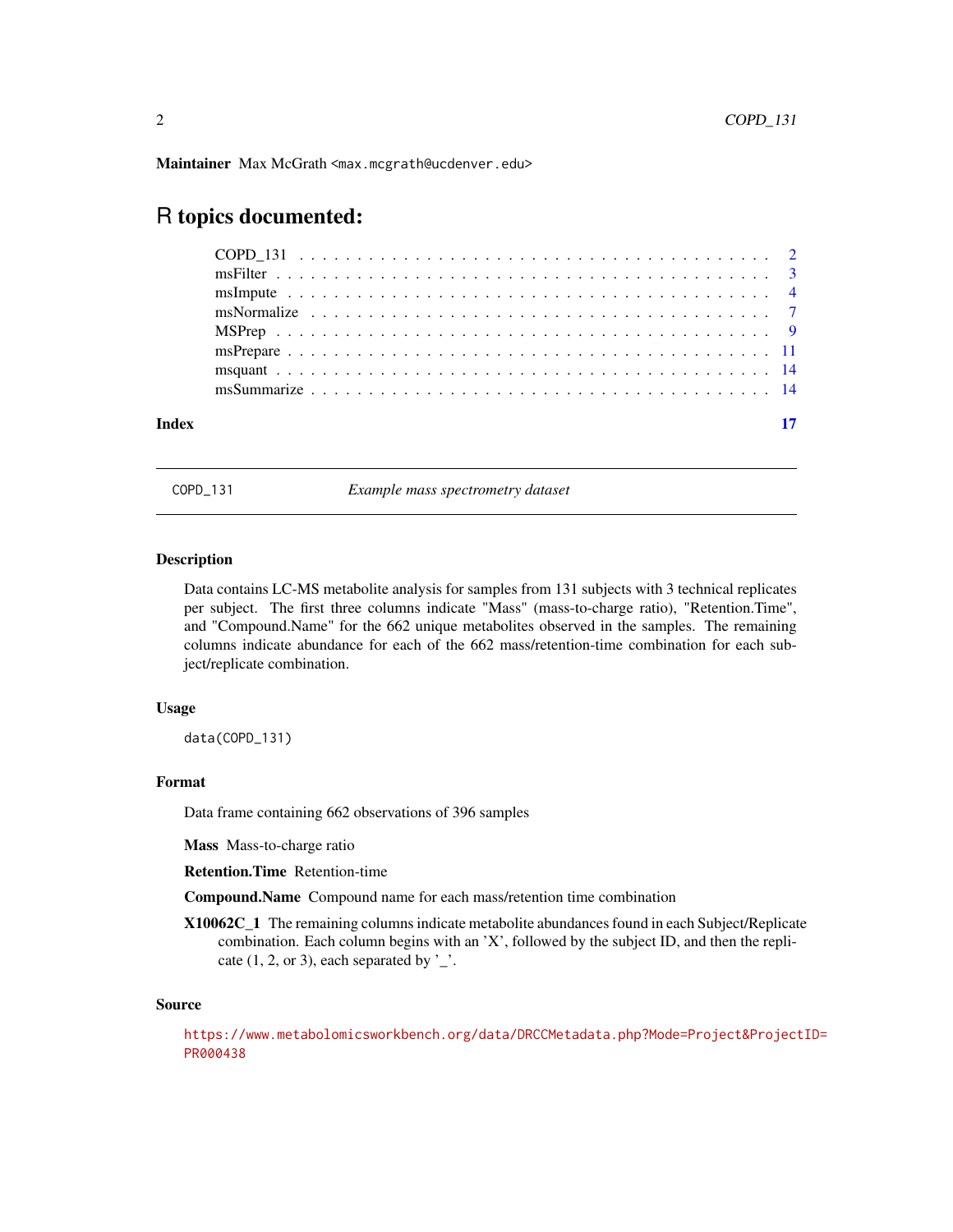#### <span id="page-2-0"></span>msFilter 3

#### References

Nichole Reisdorph (NaN). Untargeted LC-MS metabolomics analysis of human COPD plasma, HILIC & C18, metabolomics\_workbench, V1.

This data is available at the NIH Common Fund's National Metabolomics Data Repository (NMDR) website, the Metabolomics Workbench, <https://www.metabolomicsworkbench.org>, where it has been assigned Project ID PR000438. The data can be accessed directly via its Project DOI: 10.21228/M8FC7C. This work is supported by NIH grant, U2C-DK119886.

#### Examples

data(COPD\_131)

msFilter *Function for filtering abundance data set.*

#### Description

Filters compounds to those found in specified proportion of samples.

#### Usage

```
msFilter(
  data,
  filterPercent = 0.8,
  compVars = c("mz", "rt"),sampleVars = c("subject_id"),
  colExtraText = NULL,
  separator = NULL,
 missingValue = NA,
  returnToSE = FALSE,
  returnToDF = FALSE
)
```
#### Arguments

| data          | Data set as either a data frame or 'SummarizedExperiement'.                                                                                   |
|---------------|-----------------------------------------------------------------------------------------------------------------------------------------------|
| filterPercent | Decimal value indicating filtration threshold. Compounds which are present in<br>fewer samples than the specified proportion will be removed. |
| compVars      | Vector of the columns which identify compounds. If a 'Summarized Experiment'<br>is used for 'data', row variables will be used.               |
| sampleVars    | Vector of the ordered sample variables found in each sample column.                                                                           |
| colExtraText  | Any extra text to ignore at the beginning of the sample columns names. Unused<br>for 'SummarizedExperiments'.                                 |
| separator     | Character or text separating each sample variable in sample columns. Unused<br>for 'SummarizedExperiment'.                                    |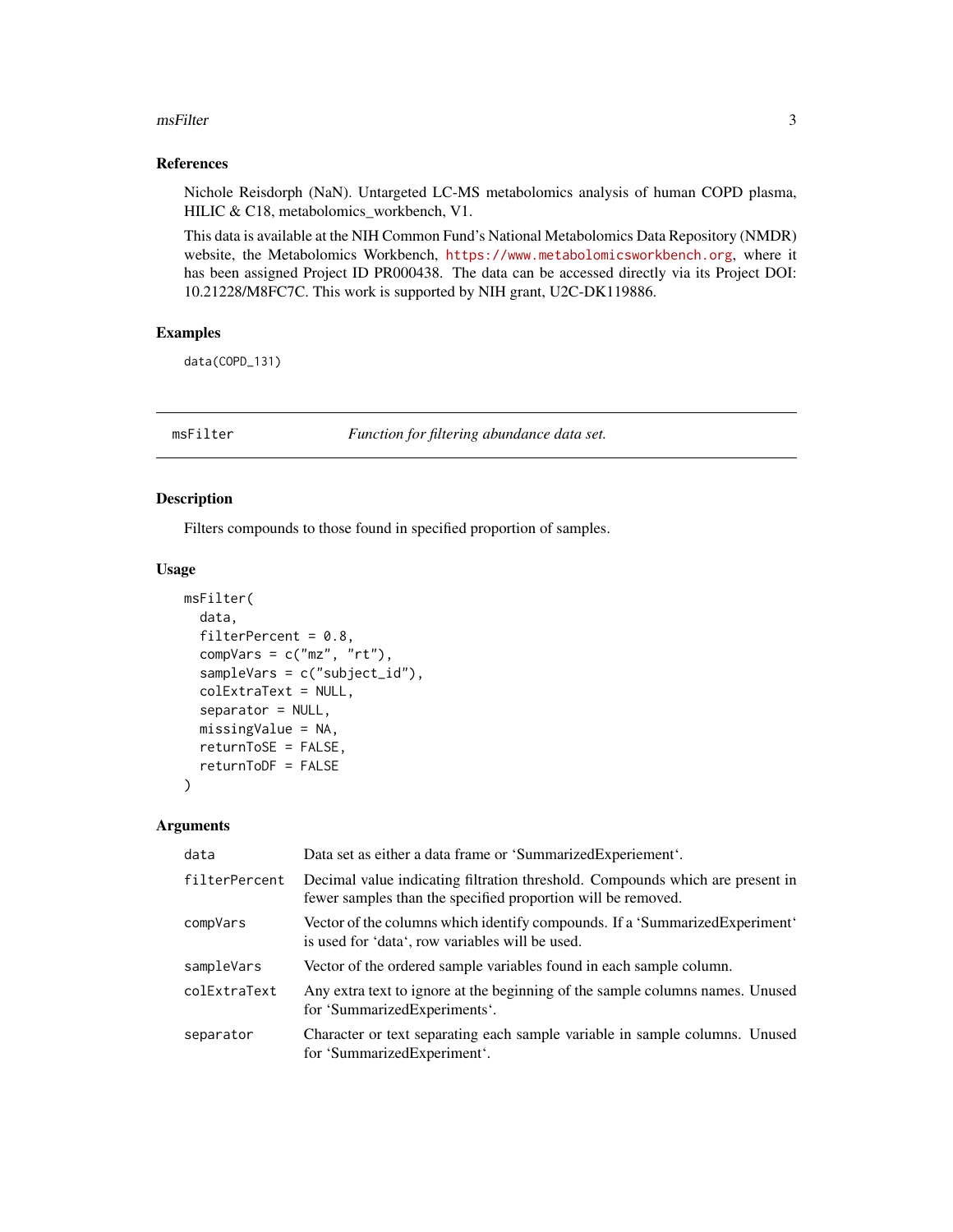<span id="page-3-0"></span>4 msImpute

| missingValue | Specifies the abundance value which indicates missing data. May be a numeric<br>or $'NA'$ . |
|--------------|---------------------------------------------------------------------------------------------|
| returnToSE   | Logical value indicating whether to return as 'Summarized Experiment'                       |
| returnToDF   | Logical value indicating whether to return as data frame.                                   |

#### Value

A data frame or 'SummarizedExperiment' with filtered abundance data. Default return type is set to match the data input but may be altered with the 'returnToSE' or 'returnToDF' arguments.

#### Examples

```
# Load example data set, summarize replicates
data(msquant)
summarizedDF <- msSummarize(msquant,
                            compVars = c("mz", "rt"),
                            sampleVars = c("spike", "batch", "replicate",
                            "subject_id"),
                            cvMax = 0.50,
                            minPropPresent = 1/3,
                            colExtraText = "Neutral_Operator_Dif_Pos_",
                            separator = "_",
                            missingValue = 1)
# Filter the dataset using a 80% filter rate
filteredDF <- msFilter(summarizedDF,
                       filterPercent = 0.8,
                       compVars = c("mz", "rt"),
                       sampleVars = c("spike", "batch", "subject_id"),
                       separator = "_")
```
msImpute *Function for imputing missing values in data.*

#### Description

Replaces missing values with non-zero estimates calculated using a selected method.

#### Usage

```
msImpute(
  data,
  imputeMethod = c("halfmin", "bpca", "knn", "rf"),
  kknn = 5,
  nPcs = 3,
```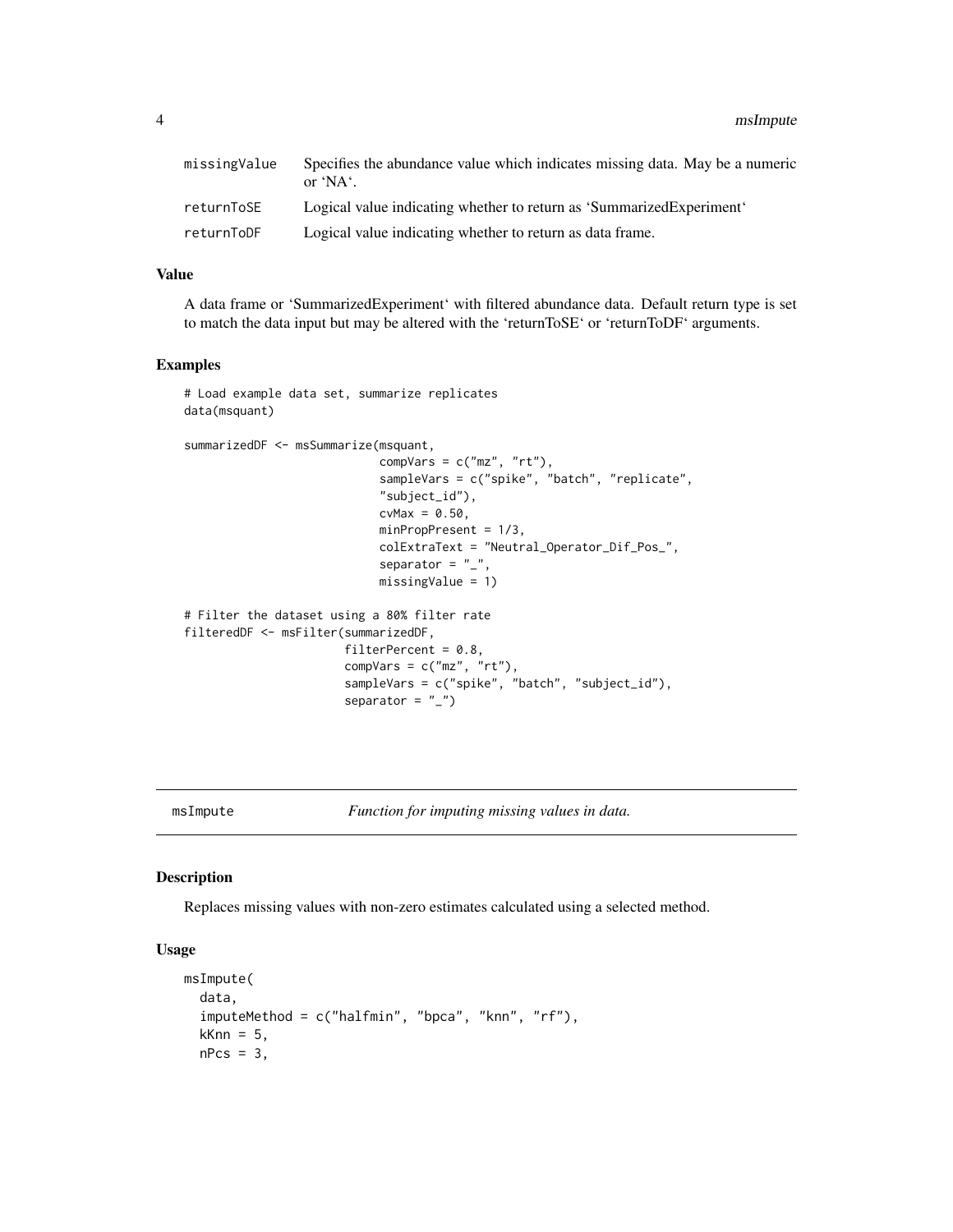#### msImpute 55 and 55 and 55 and 55 and 55 and 55 and 55 and 55 and 55 and 55 and 55 and 55 and 55 and 55 and 55 and 55 and 55 and 55 and 55 and 55 and 55 and 55 and 55 and 55 and 55 and 55 and 55 and 55 and 55 and 55 and 55

```
maxIterRf = 10,
 nTreeRf = 100,
 compoundsAsNeighbors = FALSE,
 compVars = c("mz", "rt"),
 sampleVars = c("subject_id"),
 colExtraText = NULL,
 separator = NULL,
 missingValue = NA,
 returnToSE = FALSE,
 returnToDF = FALSE
)
```
#### Arguments

| Data set as either a data frame or 'SummarizedExperiement'.                                                                                                                    |
|--------------------------------------------------------------------------------------------------------------------------------------------------------------------------------|
| String specifying imputation method. Options are "halfmin" (half the minimum<br>value), "bpca" (Bayesian PCA), and "knn" (k-nearest neighbors).                                |
| Number of clusters for 'knn' method.                                                                                                                                           |
| Number of principle components used for re-estimation for 'bpca' method.                                                                                                       |
| Maximum number of iterations to be performed given the stopping criterion is<br>not met beforehand for 'rf' method.                                                            |
| Number of trees to grow in each forest for 'rf' method.                                                                                                                        |
| compoundsAsNeighbors                                                                                                                                                           |
| For KNN imputation. If TRUE, compounds will be used as neighbors rather<br>than samples. Note that using compounds as neighbors is significantly slower<br>than using samples. |
| Vector of the columns which identify compounds. If a 'SummarizedExperiment'<br>is used for 'data', row variables will be used.                                                 |
| Vector of the ordered sample variables found in each sample column.                                                                                                            |
| Any extra text to ignore at the beginning of the sample columns names. Unused<br>for 'SummarizedExperiments'.                                                                  |
| Character or text separating each sample variable in sample columns. Unused<br>for 'SummarizedExperiment'.                                                                     |
| Specifies the abundance value which indicates missing data. May be a numeric<br>or 'NA'.                                                                                       |
| Logical value indicating whether to return as 'SummarizedExperiment'                                                                                                           |
| Logical value indicating whether to return as data frame.                                                                                                                      |
|                                                                                                                                                                                |

#### Value

A data frame or 'SummarizedExperiment' with missing data imputed. Default return type is set to match the data input but may be altered with the 'returnToSE' or 'returnToDF' arguments.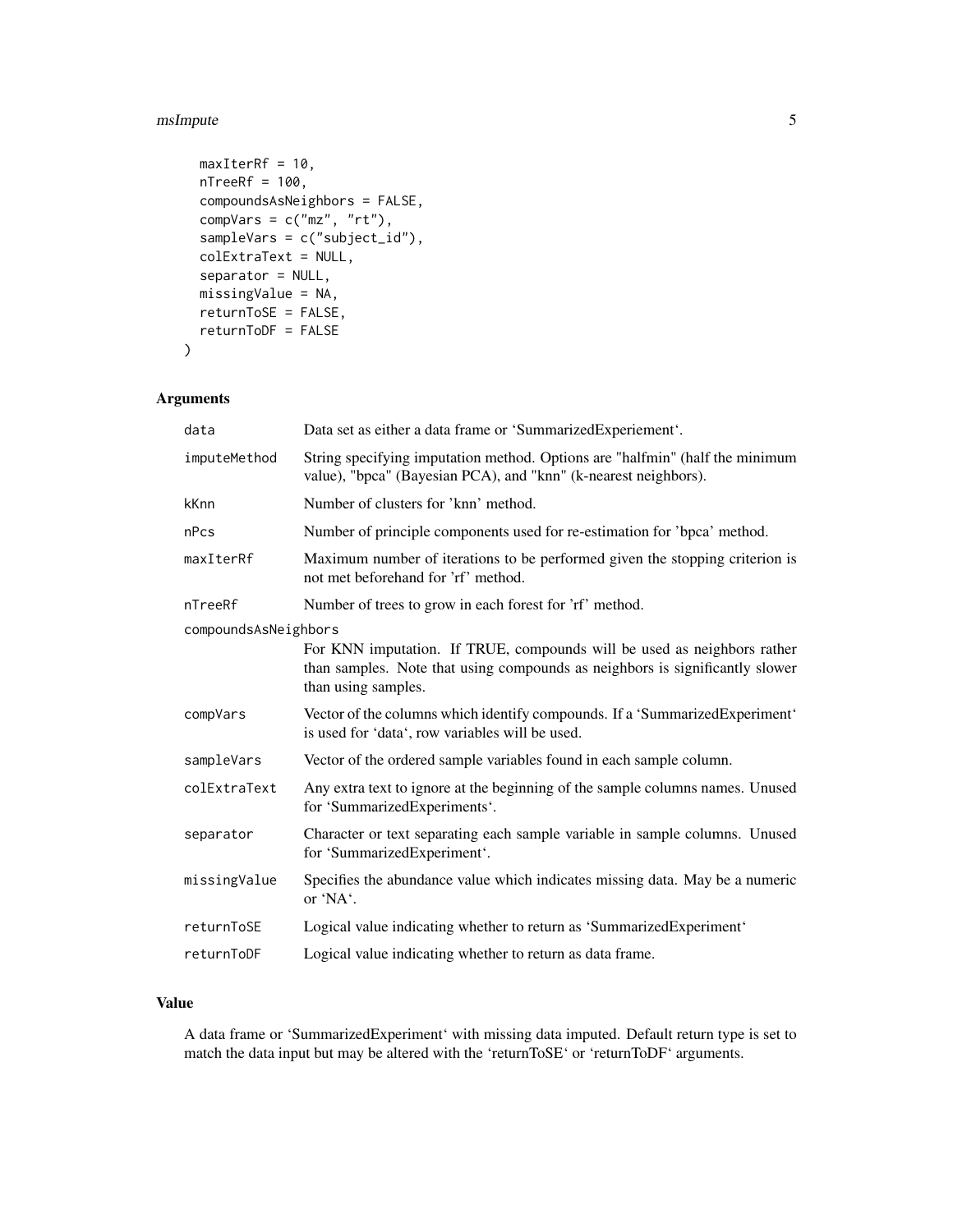#### References

Oba, S.et al.(2003) A Bayesian missing value estimation for gene expression profile data. Bioinformatics, 19, 2088-2096

Stacklies, W.et al.(2007) pcaMethods A bioconductor package providing PCA methods for incomplete data. Bioinformatics, 23, 1164-1167.

A. Kowarik, M. Templ (2016) Imputation with R package VIM. Journal of Statistical Software, 74(7), 1-16.

Stekhoven D. J., & Buehlmann, P. (2012). MissForest - non-parametric missing value imputation for mixed-type data. Bioinformatics, 28(1), 112-118.

```
# Load, tidy, summarize, and filter example dataset
data(msquant)
summarizedDF <- msSummarize(msquant,
                            compVars = c("mz", "rt"),
                            sampleVars = c("spike", "batch", "replicate",
                            "subject_id"),
                            cvMax = 0.50,
                            minPropPresent = 1/3,
                            colExtraText = "Neutral_Operator_Dif_Pos_",
                            separator = "_",
                            missingValue = 1)
filteredDF <- msFilter(summarizedDF,
                       filterPercent = 0.8,
                       compVars = c("mz", "rt"),sampleVars = c("spike", "batch", "subject_id"),
                       separator = "_")
# Impute dataset using 3 possible options
hmImputedDF <- msImpute(filteredDF, imputeMethod = "halfmin",
                        compVars = c("mz", "rt"),
                        sampleVars = c("spike", "batch", "subject_id"),
                        separator = "_",
                        missingValue = 0)
bpcaImputedDF <- msImpute(filteredDF, imputeMethod = "bpca",
                          nPcs = 3,
                          compVars = c("mz", "rt"),
                          sampleVars = c("spike", "batch", "subject_id"),
                          separator = "_"
                          missingValue = 0)
knnImputedDF <- msImpute(filteredDF, imputeMethod = "knn",
                         kKnn = 5,
                         compVars = c("mz", "rt"),
                         sampleVars = c("spike", "batch", "subject_id"),
```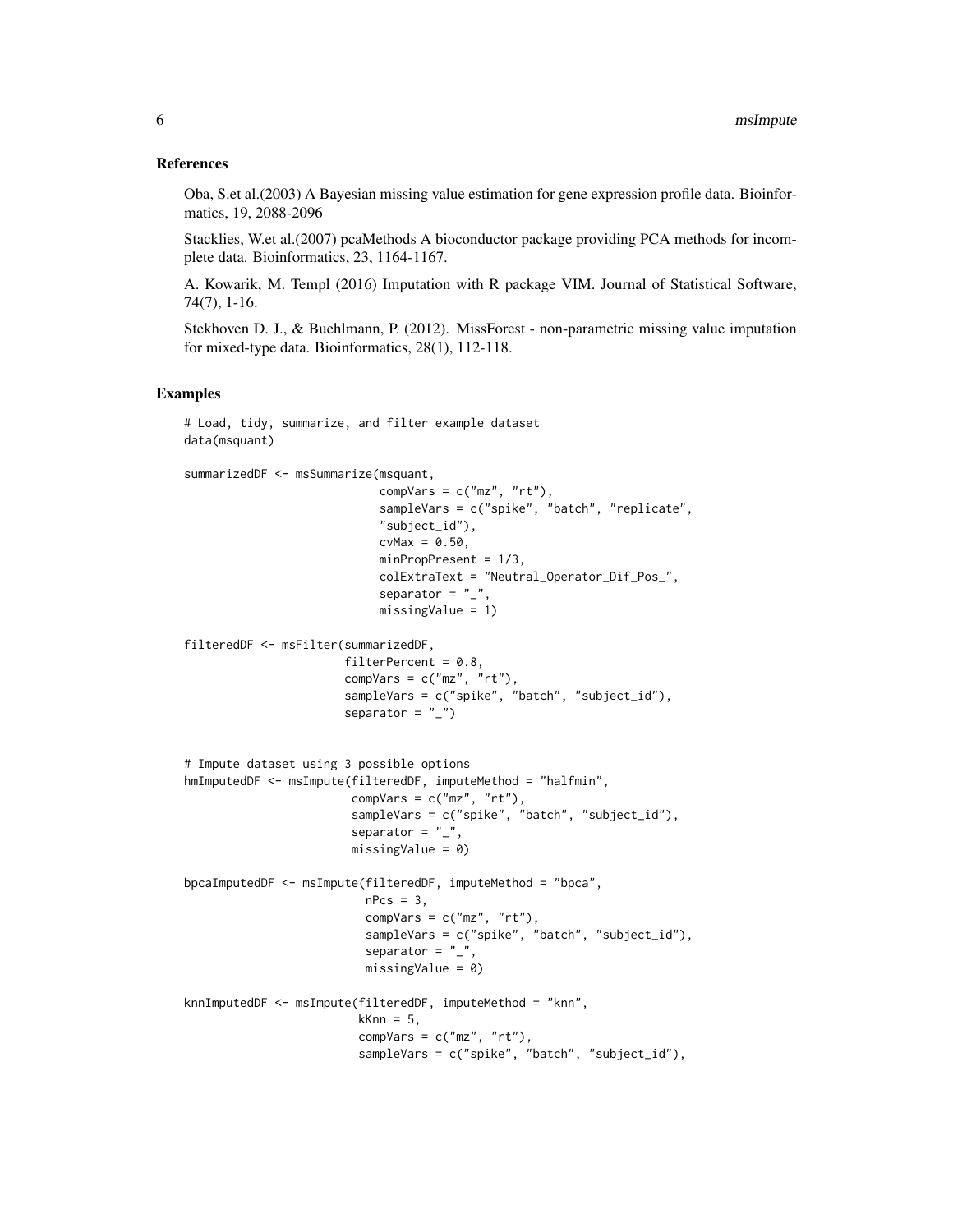```
separator = "_",
missingValue = 0)
```
<span id="page-6-0"></span>msNormalize *Function for performing normalization and batch corrections on imputed data.*

#### **Description**

Perform normalization and batch corrections on specified imputed dataset. Routines included are quantile, RUV (remove unwanted variation), SVA (surrogate variable analysis), median, CRMN (cross-contribution compensating multiple standard normalization), and ComBat to remove batch effects in raw, quantile, and median normalized data. Generates data driven controls if none exist.

#### Usage

```
msNormalize(
  data,
  normalizeMethod = c("median", "ComBat", "quantile", "quantile + ComBat",
    "median + ComBat", "CRMN", "RUV", "SVA"),
  nControl = 10,
  controls = NULL,
  nComp = 2,
  kRUV = 3,
  batch = "batch",covariatesOfInterest = NULL,
  transform = c("log10", "log2", "ln", "none"),
  compVars = c("mz", "rt"),sampleVars = c("subject_id"),
  colExtraText = NULL,
  separator = NULL,
  returnToSE = FALSE,
  returnToDF = FALSE
)
```
#### Arguments

data Data set as either a data frame or 'SummarizedExperiement'.

normalizeMethod

Name of normalization method. "ComBat" (only ComBat batch correction), "quantile" (only quantile normalization), "quantile + ComBat" (quantile with ComBat batch correction), "median" (only median normalization), "median + ComBat" (median with ComBat batch correction), "CRMN" (cross-contribution compensating multiple standard normalization), "RUV" (remove unwanted variation), "SVA" (surrogate variable analysis)

nControl Number of controls to estimate/utilize (for CRMN and RUV).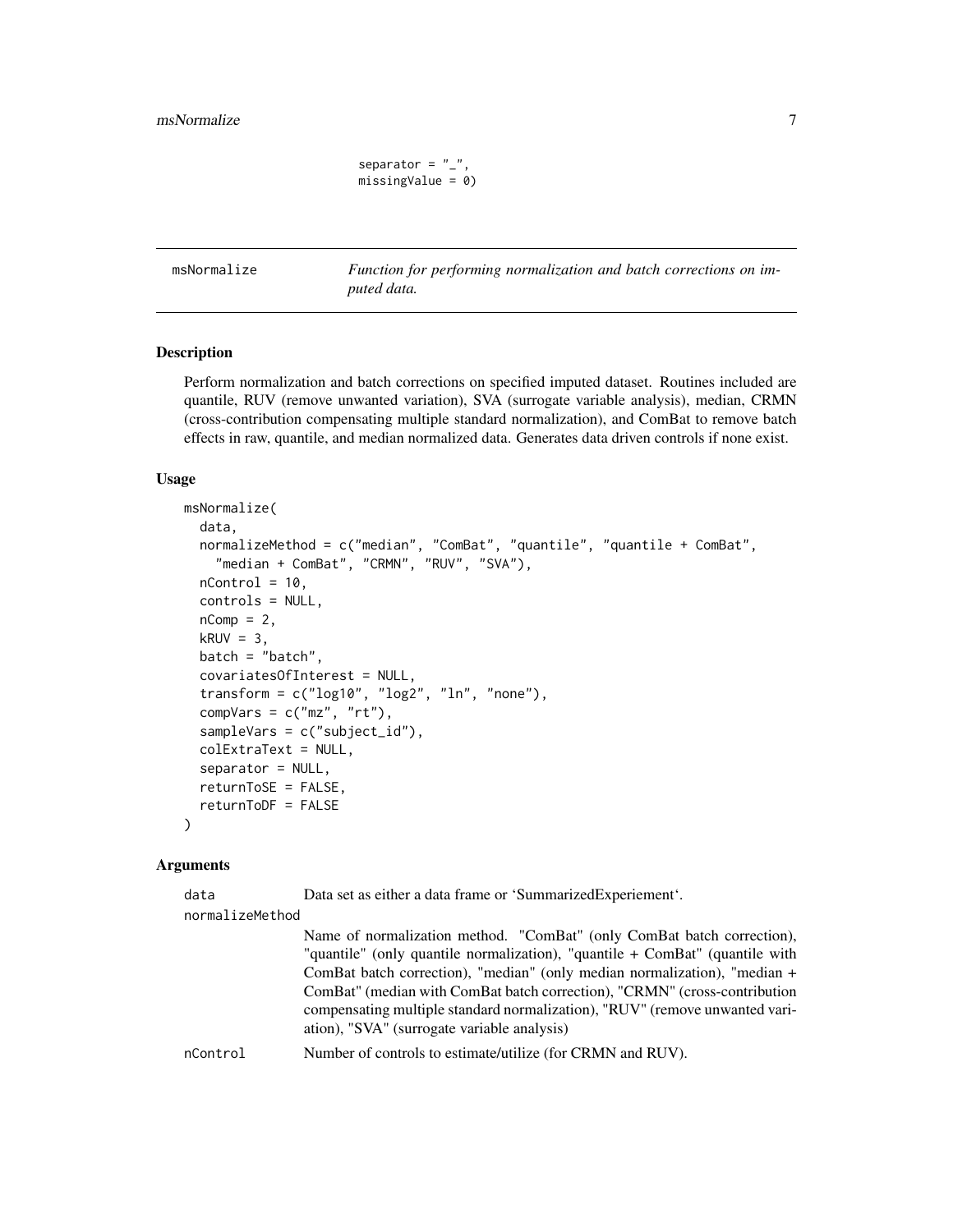| Vector of control identifiers. Leave blank for data driven controls. Vector of<br>column numbers from metafin dataset of that control (for CRMN and RUV). |
|-----------------------------------------------------------------------------------------------------------------------------------------------------------|
| Number of factors to use in CRMN algorithm.                                                                                                               |
| Number of factors to use in RUV algorithm.                                                                                                                |
| Name of the sample variable identifying batch.                                                                                                            |
| covariates0fInterest                                                                                                                                      |
| Sample variables used as covariates in normalization algorithms (required for<br>ComBat, CRMN, and SVA).                                                  |
| Select transformation to apply to data prior to normalization. Options are "log10",<br>"log2", "ln" and "none".                                           |
| Vector of the columns which identify compounds. If a 'SummarizedExperiment'<br>is used for 'data', row variables will be used.                            |
| Vector of the ordered sample variables found in each sample column.                                                                                       |
| Any extra text to ignore at the beginning of the sample columns names. Unused<br>for 'SummarizedExperiments'.                                             |
| Character or text separating each sample variable in sample columns. Unused<br>for 'SummarizedExperiment'.                                                |
| Logical value indicating whether to return as 'SummarizedExperiment'                                                                                      |
| Logical value indicating whether to return as data frame.                                                                                                 |
|                                                                                                                                                           |

#### Value

A data frame or 'SummarizedExperiment' with transformed and normalized data. Default return type is set to match the data input but may be altered with the 'returnToSE' or 'returnToDF' arguments.

#### References

Bolstad, B.M.et al.(2003) A comparison of normalization methods for high density oligonucleotide array data based on variance and bias. Bioinformatics, 19, 185-193

DeLivera, A.M.et al.(2012) Normalizing and Integrating Metabolomic Data. Anal. Chem, 84, 10768-10776.

Gagnon-Bartsh, J.A.et al.(2012) Using control genes to correct for unwanted variation in microarray data. Biostatistics, 13, 539-552.

Johnson, W.E.et al.(2007) Adjusting batch effects in microarray expression data using Empirical Bayes methods. Biostatistics, 8, 118-127.

Leek, J.T.et al.(2007) Capturing Heterogeneity in Gene Expression Studies by Surrogate Variable Analysis. PLoS Genetics, 3(9), e161

Wang, W.et al.(2003) Quantification of Proteins and Metabolites by Mass Spectrometry without Isotopic Labeling or Spiked Standards. Anal. Chem., 75, 4818-4826.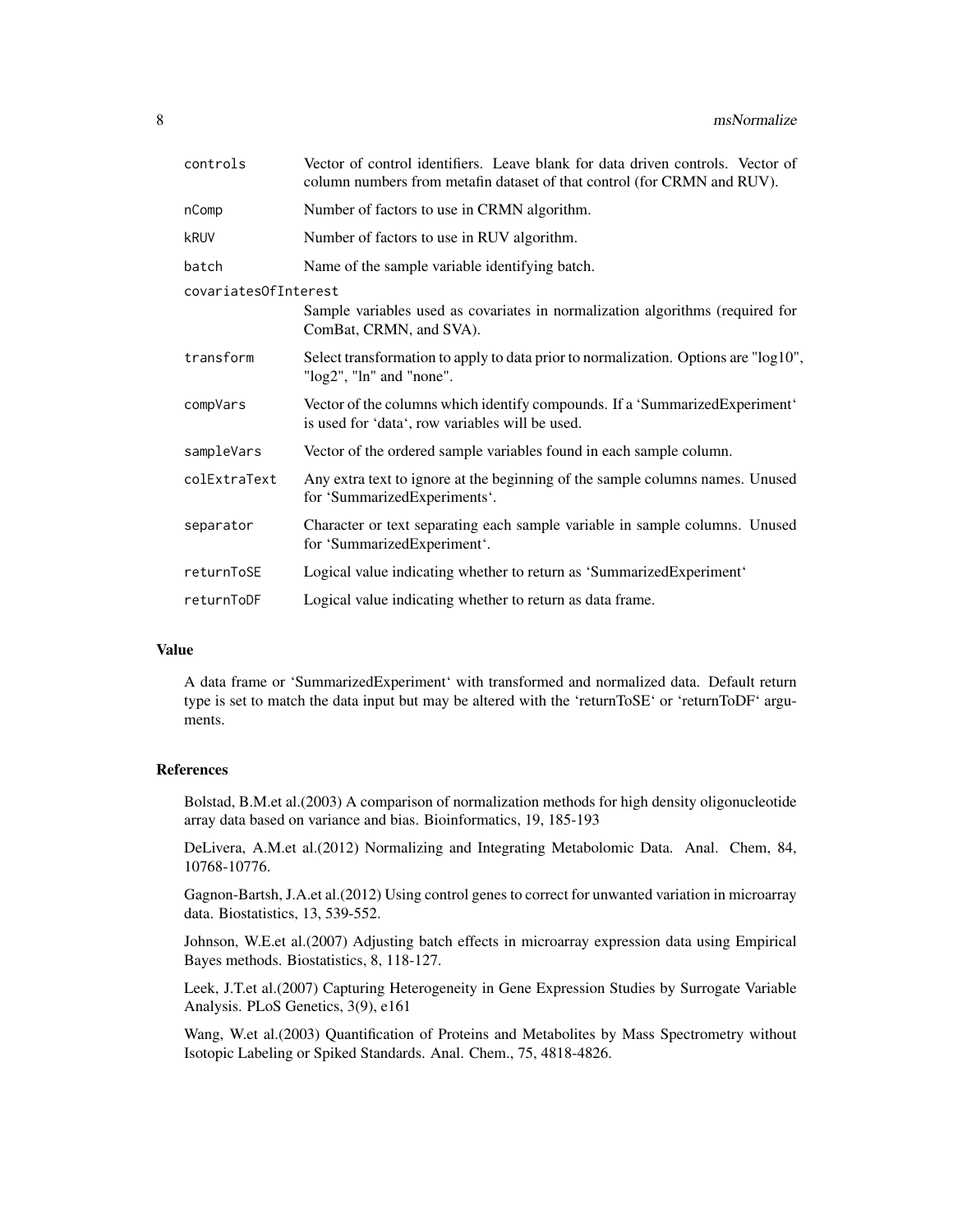#### <span id="page-8-0"></span>MSPrep 99 and 2008 and 2008 and 2008 and 2008 and 2008 and 2008 and 2008 and 2008 and 2008 and 2008 and 2008 a

#### Examples

```
# Load, tidy, summarize, filter, and impute example dataset
data(msquant)
summarizedDF <- msSummarize(msquant,
                            compVars = c("mz", "rt"),
                            sampleVars = c("spike", "batch", "replicate",
                            "subject_id"),
                            cvMax = 0.50,
                            minPropPresent = 1/3,
                            colExtraText = "Neutral_Operator_Dif_Pos_",
                            separator = "_",
                            missingValue = 1)
filteredDF <- msFilter(summarizedDF,
                       filterPercent = 0.8,
                       compVars = c("mz", "rt"),
                       sampleVars = c("spike", "batch", "subject_id"),
                       separator = "_")
hmImputedDF <- msImpute(filteredDF, imputeMethod = "halfmin",
                        compVars = c("mz", "rt"),
                        sampleVars = c("spike", "batch", "subject_id"),
                        separator = "_"
                        missingValue = 0)
# Normalize data set
medianNormalizedDF <- msNormalize(hmImputedDF, normalizeMethod = "median",
                                  compVars = c("mz", "rt"),
                                  sampleVars = c("spike", "batch",
                                  "subject_id"),
                                  separator = "_")
```
MSPrep *Package for summarizing, filtering, imputing, and normalizing metabolomics data.*

#### **Description**

Package performs summarization of replicates, filtering by frequency, several different options for imputing missing data, and a variety of options for transforming, batch correcting, and normalizing data

#### Details

Package for pre-analytic processing of mass spectrometry quantification data. Four functions are provided and are intended to be used in sequence (as a pipeline) to produce processed and normalized data. These are msSummarize(), msFilter(), msImpute(), and msNormalize(). The function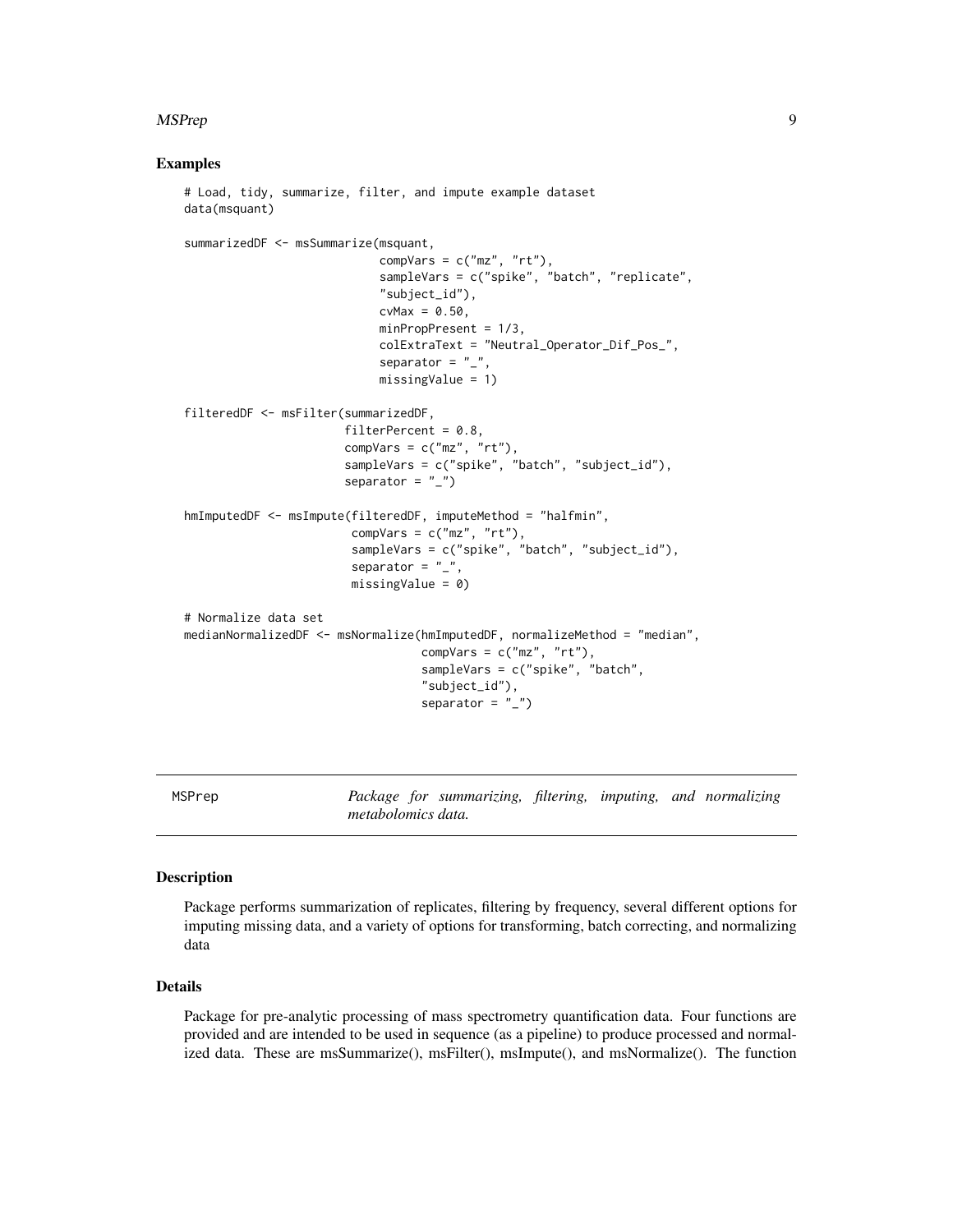msPrepare() is also provided as a wrapper function combining the four previously mentioned functions.

#### Author(s)

Max McGrath Matt Mulvahill Grant Hughes Sean Jacobson Harrison Pielke-Lombardo Katerina Kechris

#### References

Bolstad, B.M.et al.(2003) A comparison of normalization methods for high density oligonucleotide array data based on variance and bias. Bioinformatics, 19, 185-193

DeLivera, A.M.et al.(2012) Normalizing and Integrating Metabolomic Data. Anal. Chem, 84, 10768-10776.

Gagnon-Bartsh, J.A.et al.(2012) Using control genes to correct for unwanted variation in microarray data. Biostatistics, 13, 539-552.

Hughes G, Cruickshank-Quinn C, Reisdorph R, Lutz S, Petrache I, Reisdorph N, Bowler R, Kechris K. MSPrep–Summarization, normalization and diagnostics for processing of mass spectrometrybased metabolomic data. Bioinformatics. 2014;30(1):133-4. Epub 2013/11/01. doi: 10.1093/bioinformatics/btt589. PubMed PMID: 24174567; PMCID: PMC3866554.

Johnson, W.E.et al.(2007) Adjusting batch effects in microarray expression data using Empirical Bayes methods. Biostatistics, 8, 118-127.

Leek, J.T.et al.(2007) Capturing Heterogeneity in Gene Expression Studies by Surrogate Variable Analysis. PLoS Genetics, 3(9), e161.

Oba, S.et al.(2003) A Bayesian missing value estimation for gene expression profile data. Bioinformatics, 19, 2088-2096

Redestig, H.et al.(2009) Compensation for Systematic Cross-Contribution Improves Normalization of Mass Spectrometry Based Metabolomics Data. Anal. Chem., 81, 7974-7980.

Stacklies, W.et al.(2007) pcaMethods: A bioconductor package providing PCA methods for incomplete data. Bioinformatics, 23, 1164-1167.

Wang, W.et al.(2003) Quantification of Proteins and Metabolites by Mass Spectrometry without Isotopic Labeling or Spiked Standards. Anal. Chem., 75, 4818-4826.

```
# Load example data
data(msquant)
# Call function to tidy, summarize, filter, impute, and normalize data
preparedDF <- msPrepare(msquant,
                        minPropPresent = 1/3,
```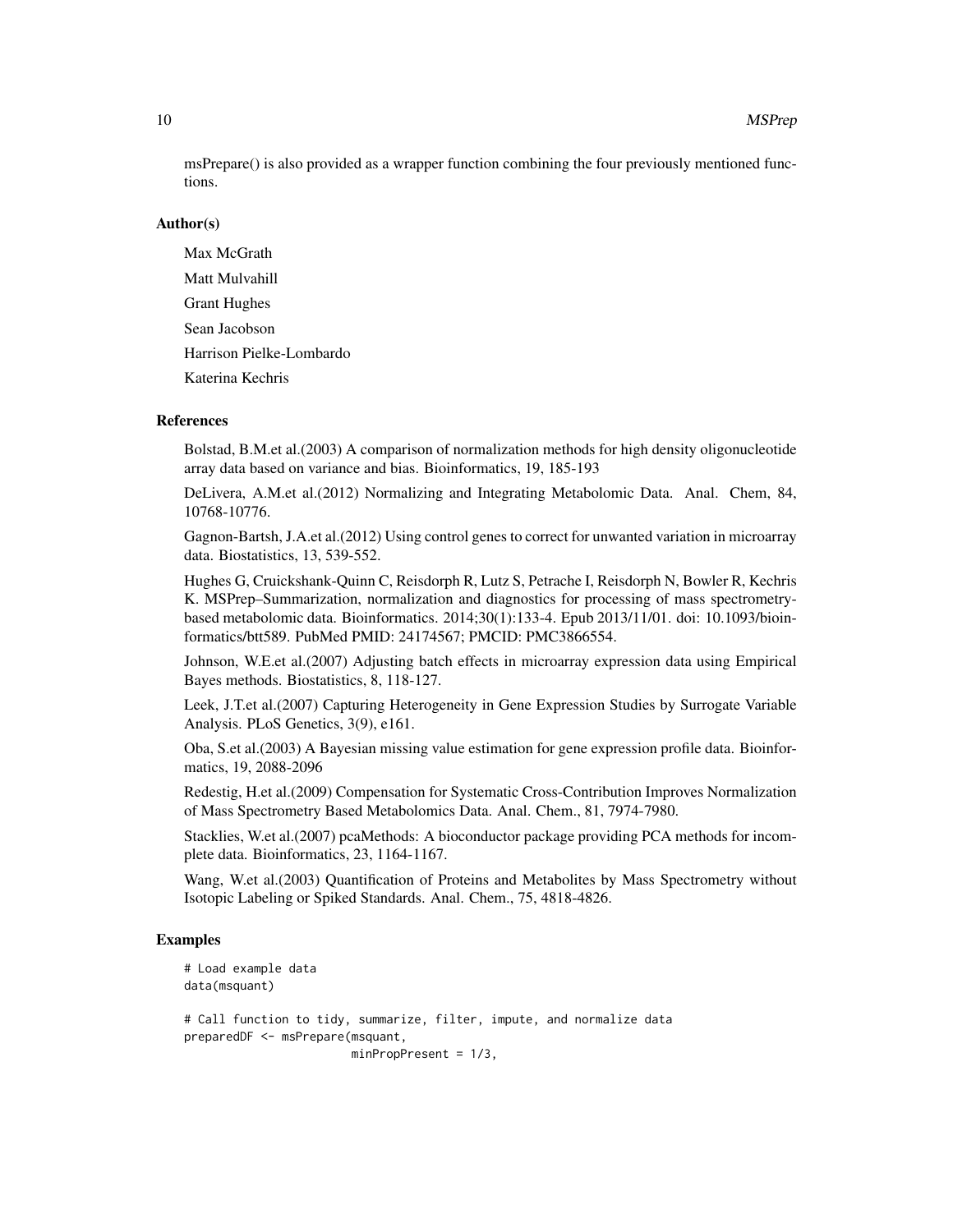#### <span id="page-10-0"></span>msPrepare 11

```
missingValue = 1,
filterPercent = 0.8,
imputeMethod = "knn",
normalizeMethod = "quantile + ComBat",
transform = "log10",
covariatesOfInterest = c("spike"),
compVars = c("mz", "rt"),
sampleVars = c("spike", "batch", "replicate",
               "subject_id"),
colExtraText = "Neutral_Operator_Dif_Pos_",
separator = "_")
```
msPrepare *Summarize, filter, impute, transform and normalize metabolomics dataset*

#### Description

Wrapper function for the entire MSPrep pre-analytics pipeline. Calls msSummarize(), msFilter, msImpute(), and msNormalize().

#### Usage

```
msPrepare(
 data,
 cvMax = 0.5,
 minPropPresent = 1/3,
 filterPercent = 0.8,
  imputeMethod = c("halfmin", "bpca", "knn", "rf", "none"),
  kknn = 5,
  nPcs = 3,
 maxIterRf = 10,nTreeRf = 100,
  compoundsAsNeighbors = FALSE,
 normalizeMethod = c("median", "ComBat", "quantile", "quantile + ComBat",
    "median + ComBat", "CRMN", "RUV", "SVA", "none"),
 nControl = 10,
  controls = NULL,
 nComp = 2,kRUV = 3,
  covariatesOfInterest = NULL,
 batch = NULL,transform = c("log10", "log2", "none"),replicate = "replicate",
  compVars = c("mz", "rt"),sampleVars = c("subject_id"),
  colExtraText = NULL,
```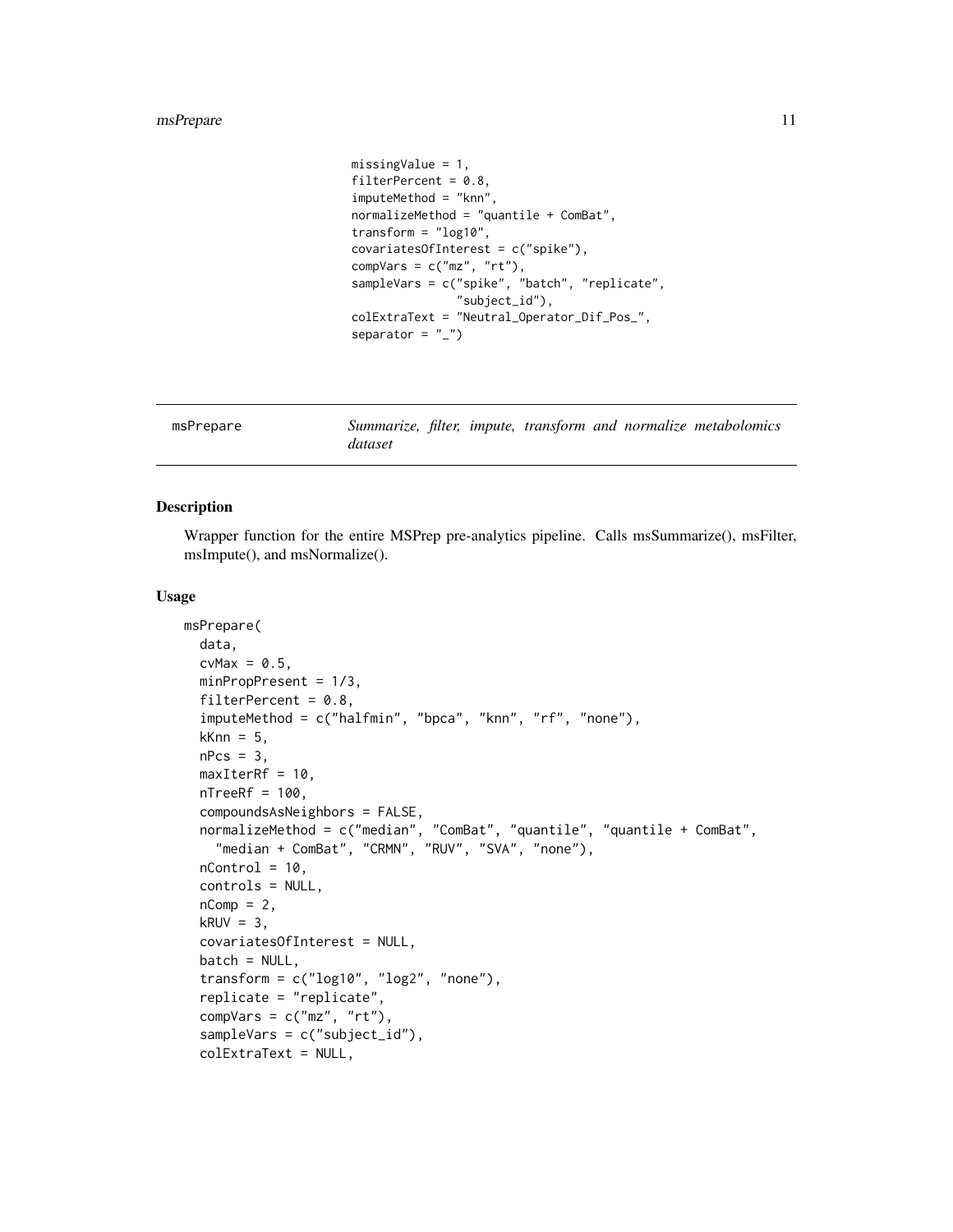```
separator = NULL,
  missingValue = NA,
  returnSummaryDetails = FALSE,
  returnToSE = FALSE,
  return \text{TODF} = \text{FALSE}\mathcal{L}
```
### Arguments

| data                 | Data set as either a data frame or 'SummarizedExperiement'.                                                                                                                                                                                                                                                                                                                                                                                                                      |
|----------------------|----------------------------------------------------------------------------------------------------------------------------------------------------------------------------------------------------------------------------------------------------------------------------------------------------------------------------------------------------------------------------------------------------------------------------------------------------------------------------------|
| cvMax                | Decimal value from 0 to 1 representing the acceptable level of coefficient of<br>variation between replicates.                                                                                                                                                                                                                                                                                                                                                                   |
| minPropPresent       | Decimal value from 0 to 1 representing the minimum proportion present to sum-<br>marize with median or mean. Below this the compound will be set to 0.                                                                                                                                                                                                                                                                                                                           |
| filterPercent        | Decimal value indicating filtration threshold. Compounds which are present in<br>fewer samples than the specified proportion will be removed.                                                                                                                                                                                                                                                                                                                                    |
| imputeMethod         | String specifying imputation method. Options are "halfmin" (half the minimum<br>value), "bpca" (Bayesian PCA), and "knn" (k-nearest neighbors), or "none" to<br>skip imputation.                                                                                                                                                                                                                                                                                                 |
| kKnn                 | Number of clusters for 'knn' method.                                                                                                                                                                                                                                                                                                                                                                                                                                             |
| nPcs                 | Number of principle components used for re-estimation for 'bpca' method.                                                                                                                                                                                                                                                                                                                                                                                                         |
| maxIterRf            | Maximum number of iterations to be performed given the stopping criterion is<br>not met beforehand for 'rf' method.                                                                                                                                                                                                                                                                                                                                                              |
| nTreeRf              | Number of trees to grow in each forest for 'rf' method.                                                                                                                                                                                                                                                                                                                                                                                                                          |
| compoundsAsNeighbors |                                                                                                                                                                                                                                                                                                                                                                                                                                                                                  |
|                      | For KNN imputation. If TRUE, compounds will be used as neighbors rather<br>than samples. Note that using compounds as neighbors is significantly slower<br>than using samples.                                                                                                                                                                                                                                                                                                   |
| normalizeMethod      |                                                                                                                                                                                                                                                                                                                                                                                                                                                                                  |
|                      | Name of normalization method. "ComBat" (only ComBat batch correction),<br>"quantile" (only quantile normalization), "quantile + ComBat" (quantile with<br>ComBat batch correction), "median" (only median normalization), "median +<br>ComBat" (median with ComBat batch correction), "CRMN" (cross-contribution<br>compensating multiple standard normalization), "RUV" (remove unwanted vari-<br>ation), "SVA" (surrogate variable analysis), or "none" to skip normalization. |
| nControl             | Number of controls to estimate/utilize (for CRMN and RUV).                                                                                                                                                                                                                                                                                                                                                                                                                       |
| controls             | Vector of control identifiers. Leave blank for data driven controls. Vector of<br>column numbers from metafin dataset of that control (for CRMN and RUV).                                                                                                                                                                                                                                                                                                                        |
| nComp                | Number of factors to use in CRMN algorithm.                                                                                                                                                                                                                                                                                                                                                                                                                                      |
| kruv                 | Number of factors to use in RUV algorithm.                                                                                                                                                                                                                                                                                                                                                                                                                                       |
| covariatesOfInterest |                                                                                                                                                                                                                                                                                                                                                                                                                                                                                  |
|                      | Sample variables used as covariates in normalization algorithms (required for<br>ComBat, CRMN, and SVA).                                                                                                                                                                                                                                                                                                                                                                         |
| batch                | Name of the sample variable identifying batch.                                                                                                                                                                                                                                                                                                                                                                                                                                   |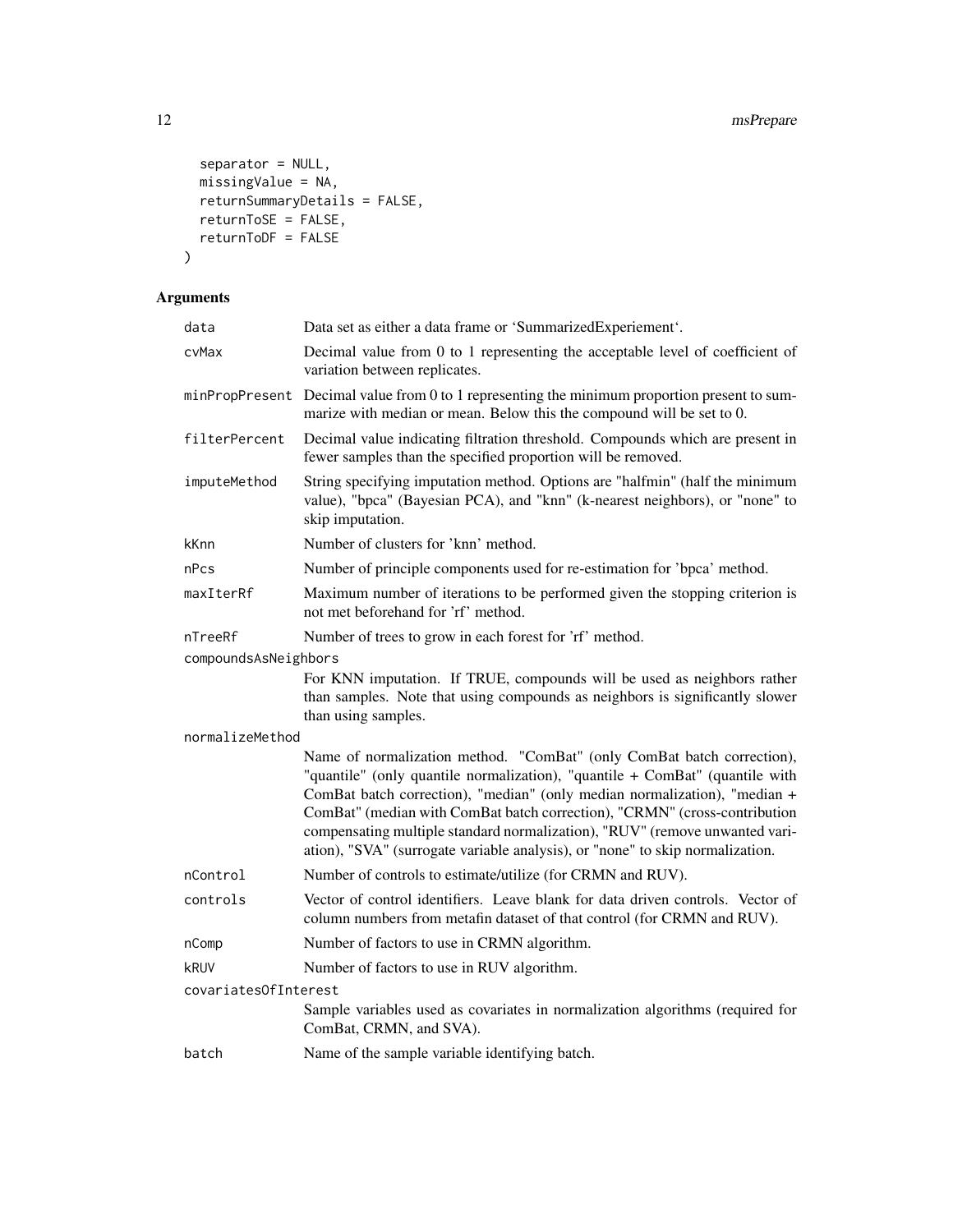#### msPrepare 13

| transform            | Select transformation to apply to data prior to normalization. Options are "log10",<br>"log2", and "none".                                           |  |  |  |  |  |
|----------------------|------------------------------------------------------------------------------------------------------------------------------------------------------|--|--|--|--|--|
| replicate            | Name of sample variable specifying replicate. Must match an element in 'sam-<br>pleVars' or a column in the column data of a 'SummarizedExperiment'. |  |  |  |  |  |
| compVars             | Vector of the columns which identify compounds. If a 'SummarizedExperiment'<br>is used for 'data', row variables will be used.                       |  |  |  |  |  |
| sampleVars           | Vector of the ordered sample variables found in each sample column.                                                                                  |  |  |  |  |  |
| colExtraText         | Any extra text to ignore at the beginning of the sample columns names. Unused<br>for 'SummarizedExperiments'.                                        |  |  |  |  |  |
| separator            | Character or text separating each sample variable in sample columns. Unused<br>for 'SummarizedExperiment'.                                           |  |  |  |  |  |
| missingValue         | Specifies the abundance value which indicates missing data. May be a numeric<br>or 'NA'.                                                             |  |  |  |  |  |
| returnSummaryDetails |                                                                                                                                                      |  |  |  |  |  |
|                      | Logical value specifying whether to return details of replicate summarization.                                                                       |  |  |  |  |  |
| returnToSE           | Logical value specifying whether to return as 'SummarizedExperiment'                                                                                 |  |  |  |  |  |
| returnToDF           | Logical value specifying whether to return as data frame.                                                                                            |  |  |  |  |  |

#### Value

A data frame or 'SummarizedExperiment' with summarized technical replicates (if present), filtered compounds, missing values imputed, and transformed and normalized abundances. Default return type is set to match the data input but may be altered with the 'returnToSE' or 'returnToDF' arguments.

```
# Load example data
data(msquant)
# Call function to tidy, summarize, filter, impute, and normalize data
peparedData <- msPrepare(msquant, cvMax = 0.50, minPropPresent = 1/3,
                        filterPercent = 0.8, imputeMethod = "halfmin",
                         normalizeMethod = "quantile",
                         compVars = c("mz", "rt"),
                         sampleVars = c("spike", "batch", "replicate",
                                        "subject_id"),
                         colExtraText = "Neutral_Operator_Dif_Pos_",
                         separator = "_", missingValue = 1,
                         returnToSE = FALSE)
```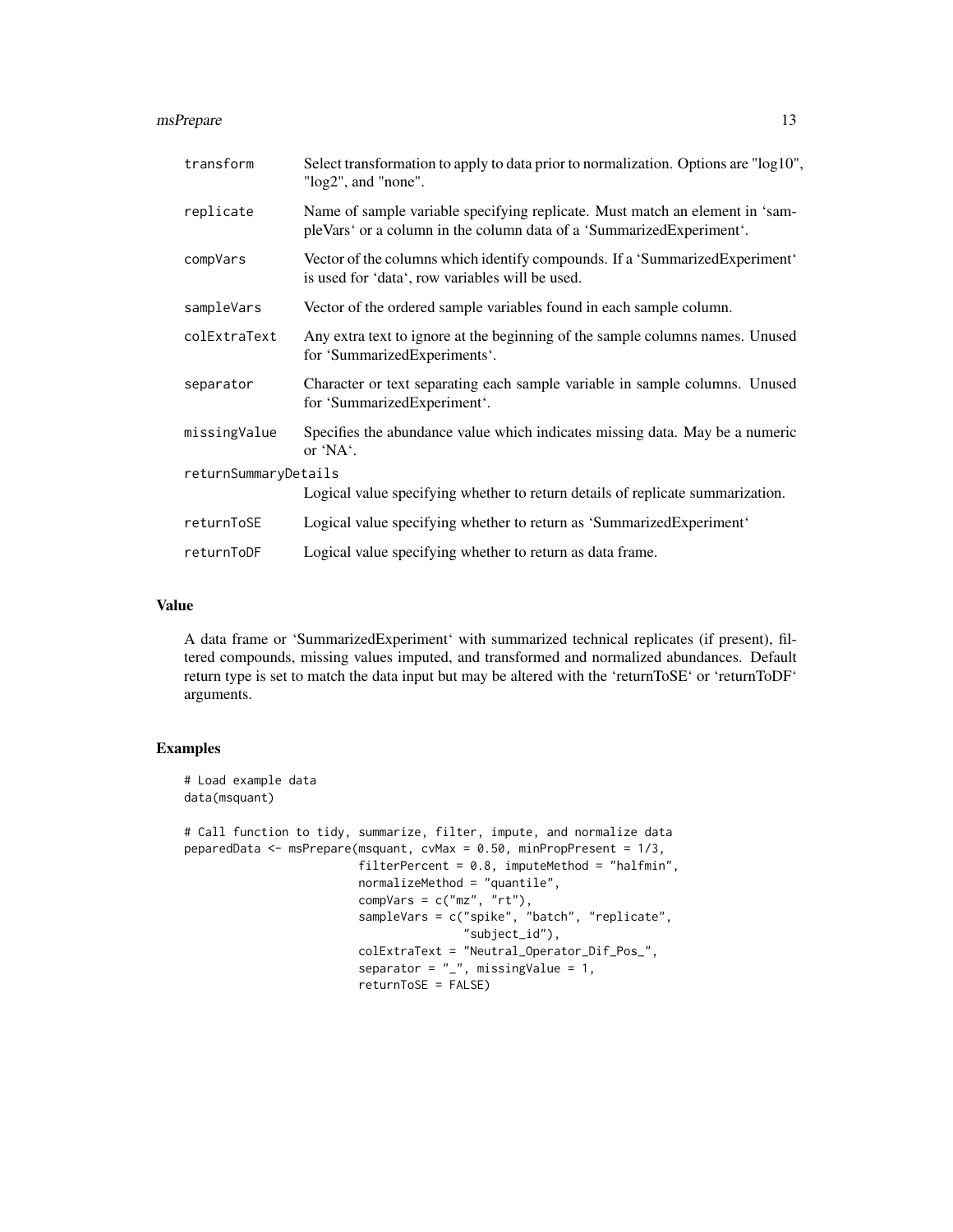#### <span id="page-13-0"></span>Description

Data contains LC-MS samples for 2 subjects, each run with several different study design settings: spike-in  $(1x, 2x, 4x)$ , batch  $(01, 02, 03)$ , and technical replicate  $(A, B, C)$ . The first two columns indicate mass-to-charge ratio and retention-time for the 2644 unique metabolites observed in the samples. The remaining 54 columns indicate metabolite abundance for each subject/spike-in/ batch/replicate combination.

#### Usage

data(msquant)

#### Format

Data frame containing 2644 observations of 56 samples

mz Mass-to-charge ratio

rt Retention-time

**Neutral Operator Dif Pos 1x O1 A 01** The remaining columns specify metabolite abundances found in each subject/spike-in/batch/replicate combination. Each columns begins with 'Neutral\_Operator\_Dif\_Pos' followed by the spike-in  $(1x, 2x, 0x, 4x)$ , then the batch  $(01, 02, 0x)$ 03), the replicate (A, B, or C), and finally the subject ID (01 or 02), each seperated by '\_'.

#### References

Hughes, G., Cruickshank-Quinn, C., Reisdorph, R., Lutz, S., Petrache, I., Reisdorph, N., . . . Kechris, K. (2014). MSPrep–summarization, normalization and diagnostics for processing of mass spectrometrybased metabolomic data. Bioinformatics (Oxford, England), 30(1), 133–134. doi:10.1093/bioinformatics/btt589

#### Examples

data(msquant)

msSummarize *Function for summarizing technical replicates.*

#### Description

Reads data and summarizes technical replicates as the mean of observations for compounds found in 2 or 3 replicates and with coefficient of variation below specified level, or median for those found in 3 replicates but with excessive coefficient of variation (CV). Compounds found in only 1 replicate are assigned as missing.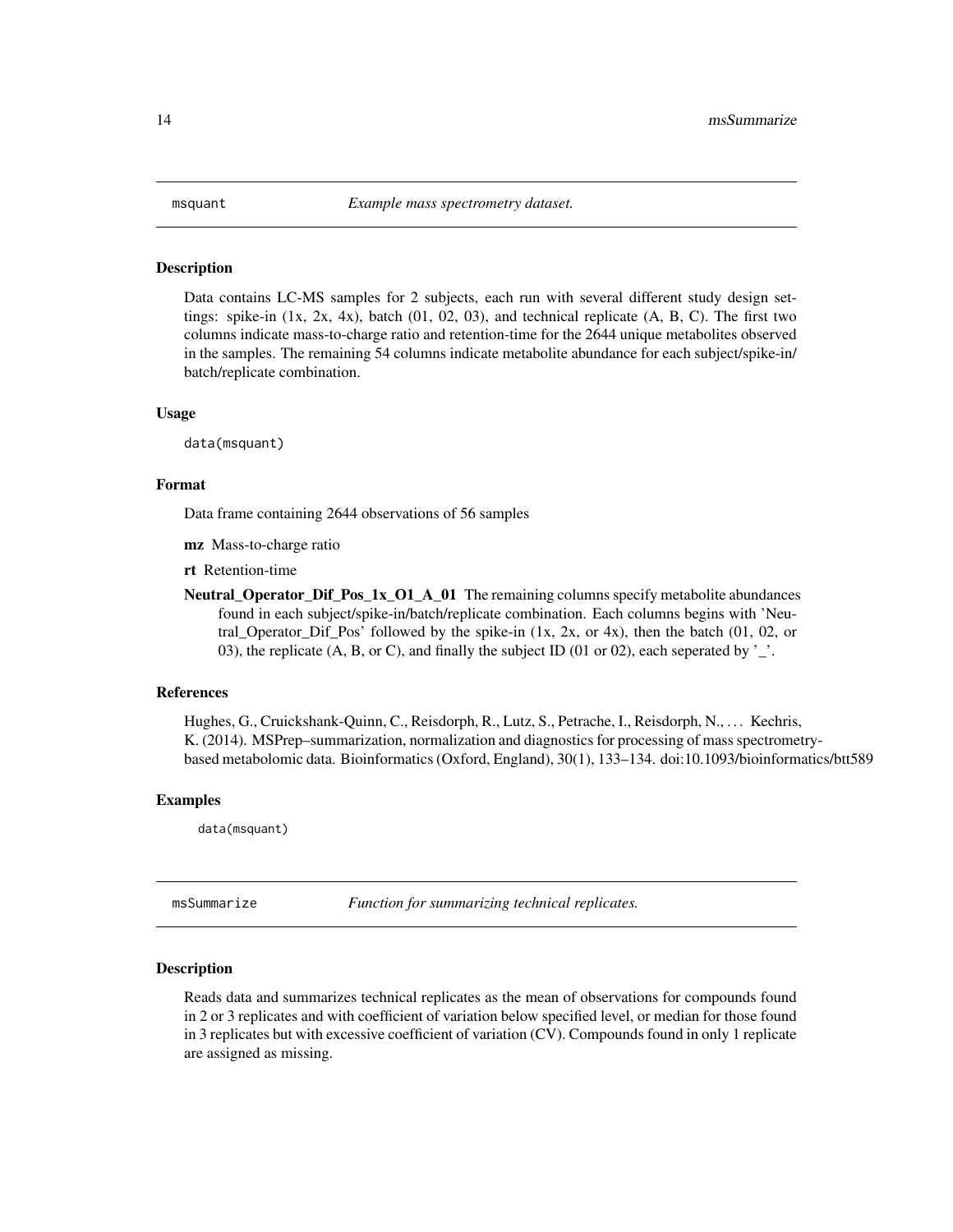#### msSummarize 15

#### Usage

```
msSummarize(
  data,
  cvMax = 0.5,
  minPropPresent = 1/3,
  replicate = "replicate",
  compVars = c("mz", "rt"),
  sampleVars = c("subject_id"),
  colExtraText = NULL,
  separator = NULL,
  missingValue = NA,
  returnSummaryDetails = FALSE,
  returnToSE = FALSE,
  returnToDF = FALSE
)
```
#### Arguments

| Data set as either a data frame or 'Summarized Experiement'.                                                                                                             |
|--------------------------------------------------------------------------------------------------------------------------------------------------------------------------|
| Decimal value from 0 to 1 representing the acceptable level of coefficient of<br>variation between replicates.                                                           |
| Decimal value from 0 to 1 representing the minimum proportion present to sum-<br>minPropPresent<br>marize with median or mean. Below this the compound will be set to 0. |
| Name of sample variable specifying replicate. Must match an element in 'sam-<br>pleVars' or a column in the column data of a 'SummarizedExperiment'.                     |
| Vector of the columns which identify compounds. If a 'Summarized Experiment'<br>is used for 'data', row variables will be used.                                          |
| Vector of the ordered sample variables found in each sample column.                                                                                                      |
| Any extra text to ignore at the beginning of the sample columns names. Unused<br>for 'SummarizedExperiments'.                                                            |
| Character or text separating each sample variable in sample columns. Unused<br>for 'SummarizedExperiment'.                                                               |
| Specifies the abundance value which indicates missing data. May be a numeric<br>or $'NA'$ .                                                                              |
| returnSummaryDetails                                                                                                                                                     |
| Logical value specifying whether to return details of replicate summarization.                                                                                           |
| Logical value specifying whether to return as 'SummarizedExperiment'                                                                                                     |
| Logical value specifying whether to return as data frame.                                                                                                                |
|                                                                                                                                                                          |

#### Value

A data frame or 'SummarizedExperiment' containing abundance data with summarized technical replicates. Default return type is set to match the data nput but may be altered with the 'returnToSE' or 'returnToDF' arguments. If 'returnSummaryDetails' is selected, a list will be returned containing the summarized data and a separate tidy data frame with summarization details included for each compound/sample pair.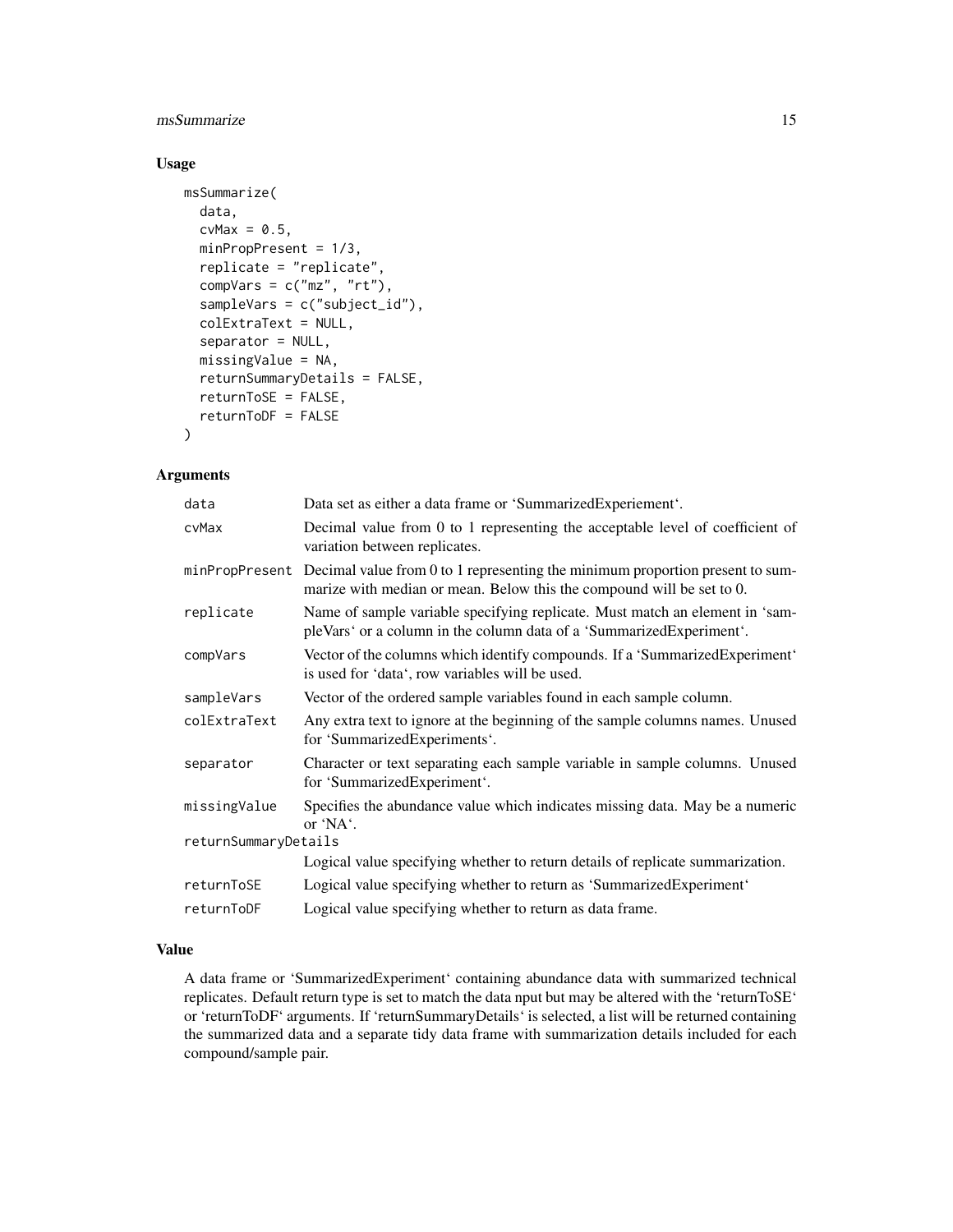```
# Read in data file
data(msquant)
# Summarize technical replicates
summarizedDF <- msSummarize(msquant,
                           compVars = c("mz", "rt"),
                            sampleVars = c("spike", "batch", "replicate",
                            "subject_id"),
                            cvMax = 0.50,
                            minPropPresent = 1/3,
                            colExtraText = "Neutral_Operator_Dif_Pos_",
                            separator = "_",
                            missingValue = 1)
```